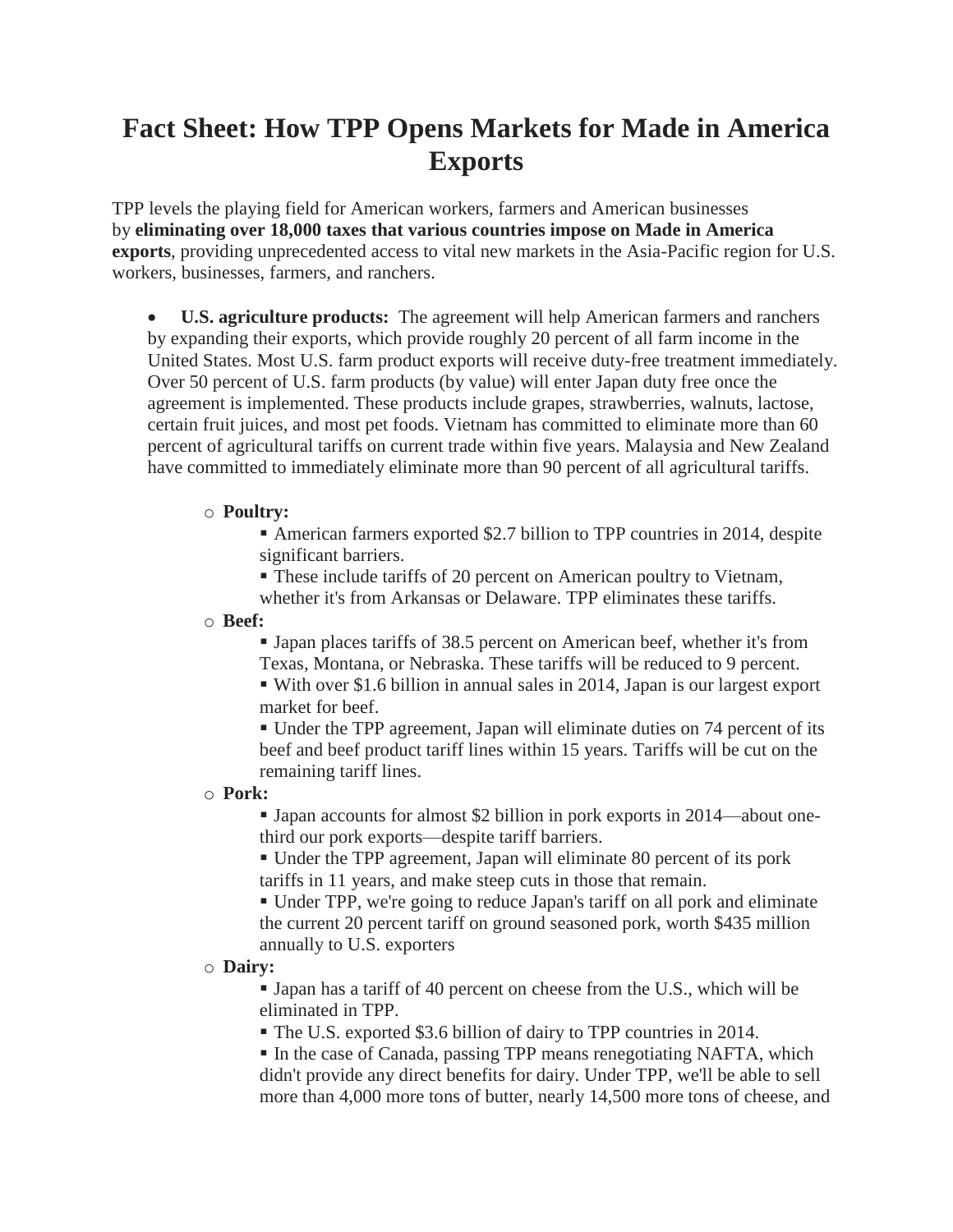more than 50,000 more tons of liquid milk to Canada. Plus more to Japan, Malaysia, and Vietnam.

## o **Wine/Bourbon:**

 Currently, we sell \$86.5 million per year in wine to Japan. But wine is taxed at levels up to 58 percent when we send the product to Japan. TPP will reduce those taxes down to zero, allowing us to sell more California wines to Japan.

 Kentucky distillers will no longer face taxes as high as 55 percent when they sell their world-famous bourbon to TPP countries.

o **Soybeans:**

 Japan has a 21 percent tariff on American soybean oil, \$288 million of which were exported to TPP countries in 2014. TPP will eliminate Japan's tariff.

# **U.S. information and communication technology products:**

o American companies exported \$36 billion in information and communication technology products to TPP countries in 2014.

o TPP eliminates import taxes as high as 35 percent on U.S. information and communication technology exports to TPP countries—which include, for example, devices, including smart phones; and equipment, including routers and computers.

 **U.S. Service Suppliers:** 4 out of 5 American workers are employed by a service business – in retail, communications, logistics, entertainment, software and other industries.

 $\circ$  TPP eliminates restrictions that have blocked U.S. businesses from providing services overseas, and puts in place rules to ensure that regulations in TPP countries don't discriminate against U.S. service suppliers.

o TPP will open markets for U.S. service providers, whether it's electronic payment services or engineering, making it possible for American firms to provide services abroad from here in the United States rather than requiring them to move their operations abroad.

 **U.S. manufactured products:** TPP eliminates import taxes on every Made in America manufactured product that the U.S. exports to TPP countries**.**

o In 2014, the U.S. exported \$56 billion in machinery products to TPP countries. Foreign taxes as high as 70 percent on U.S. machinery products in TPP countries will be eliminated.

o Right now, car engines manufactured in Michigan face tariffs up to 55 percent in TPP countries. Thanks to TPP, those taxes will drop to zero.

o Dump trucks made in Illinois have faced taxes as high as 30 percent. Now, those will be cut to zero.

# **U.S. automotive products:**

o Despite significant barriers, American companies exported \$89 billion in automotive products to TPP countries in 2014.